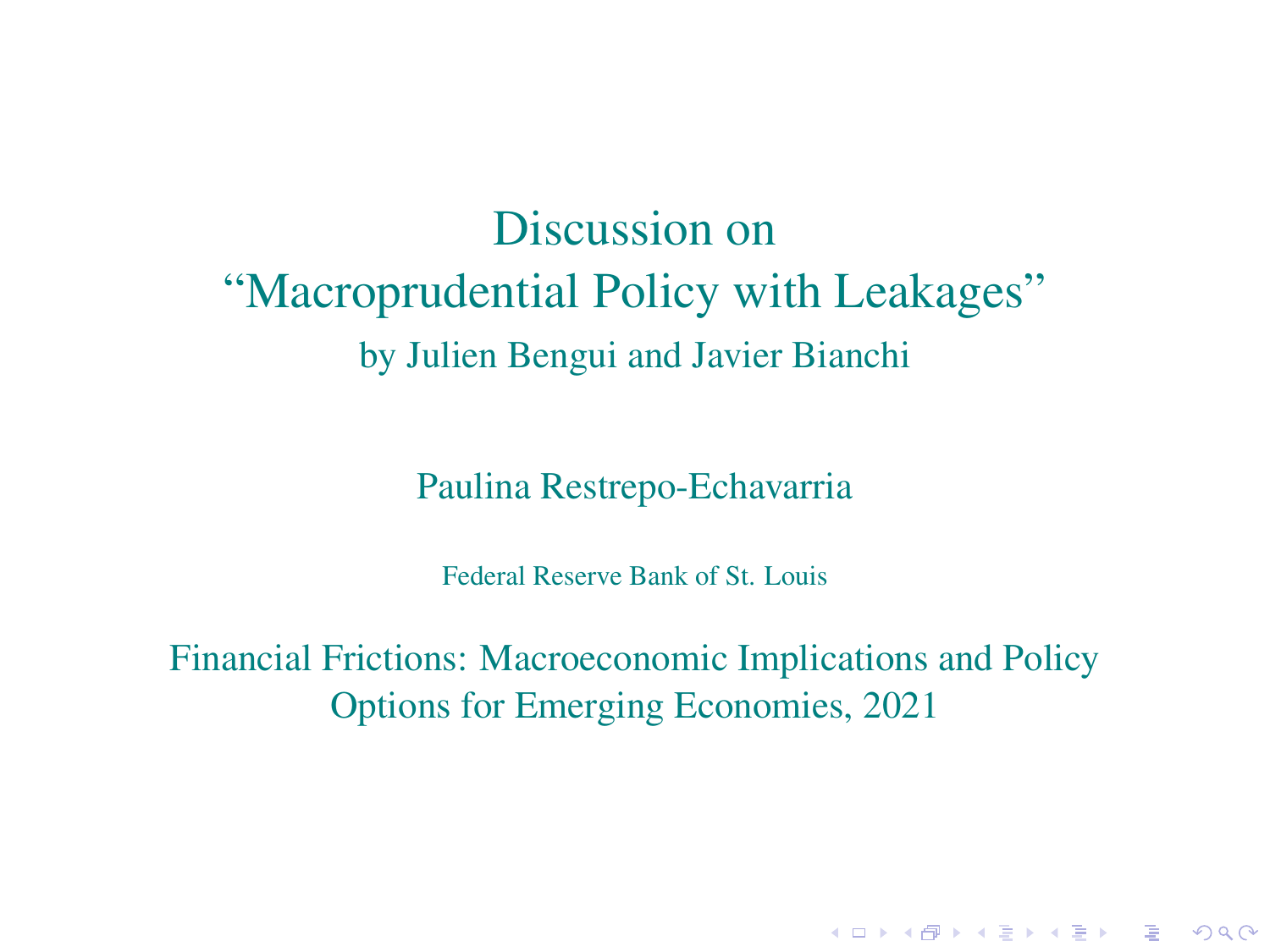## Motivation and Question

- $\triangleright$  Emerging markets have a large fraction of informal (unregulated) agents:
	- $\blacktriangleright$  productive sector
	- **Financial sector**
- $\triangleright$  After the financial crisis and in the presence of the lower bound, macroprudential policy has become an important tool
- $\triangleright$  A naturally relevant question is: how is the optimal design of macroprudential regulation affected by the presence of informal (unregulated) agents?

**K ロ K K (日 K K B K X B K X B K K K K G K C K**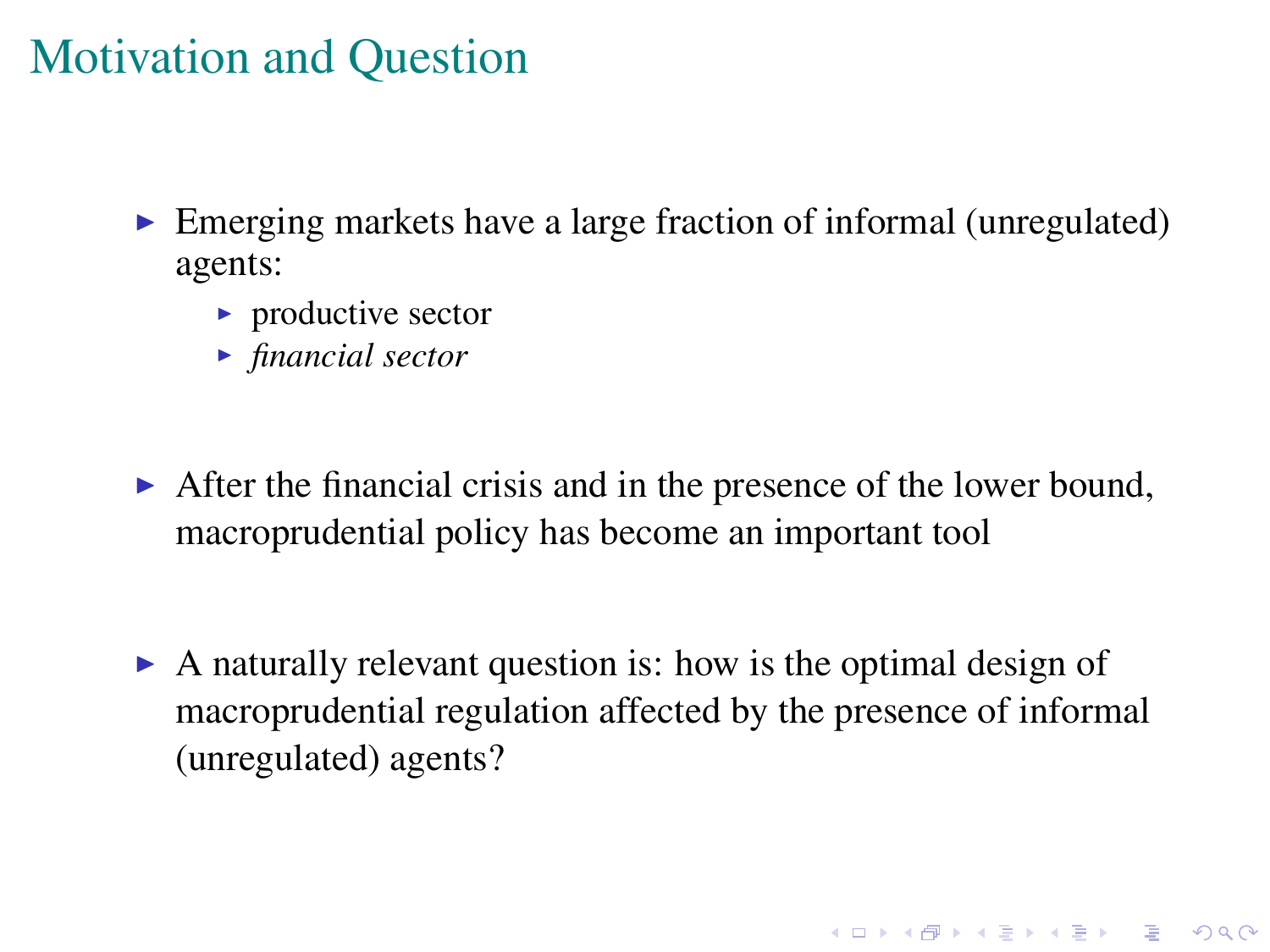# Big Picture

- $\blacktriangleright$  Any type of policy is subject to imperfect regulation enforcement, not just macroprudential policy:
	- $\blacktriangleright$  what makes it so special?
- $\triangleright$  Tighter link between motivation/assumptions and characteristics of the financial informal sector
- $\triangleright$  The problem with designing the optimal macroprudential policy is that most likely  $B_{\mu}$  is unobserved

**A O A G A 4 B A 4 B A B A 9 A C** 

 $\triangleright$  Connection between the three period model and the infinite horizon model (What carries through?)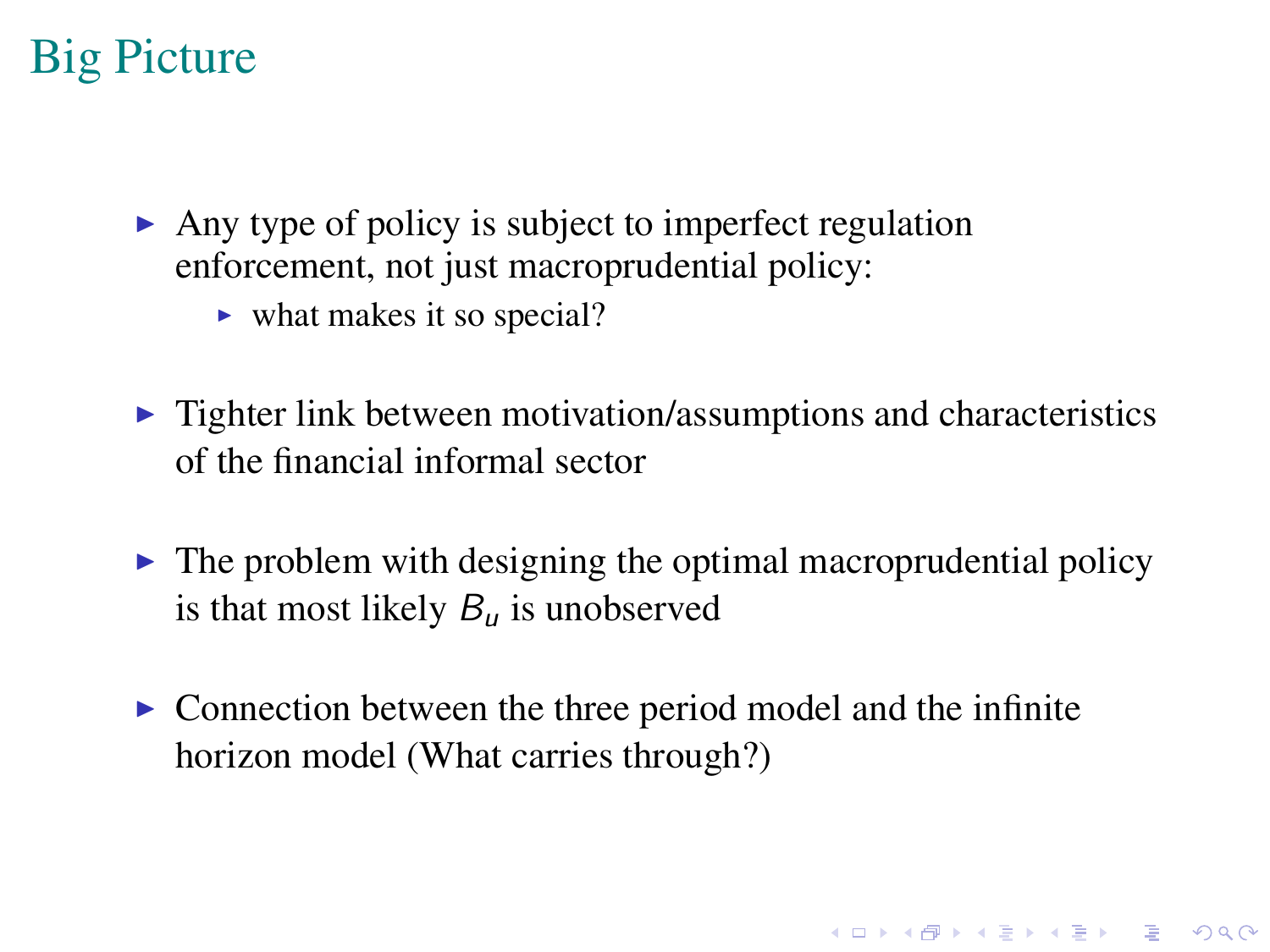# Modeling assumptions

#### $\blacktriangleright$  (Maybe) more minor:

- $\triangleright$  Why do agents consume only the tradable good in the 1st period?
- $\triangleright$  Why would formal and informal agents have identical endowments?
- $\triangleright$  Taxes affect only initial debt, but not rolling over decisions?
- $\blacktriangleright$  Key:
	- $\triangleright$  Cobb-Douglas for consumption in the three period model, relaxed in the infinite horizon but effect not explored

**KORKARYKERKE POLO** 

 $\triangleright$  the fraction of unregulated agents is exogenous (circumvention cost to endogenize)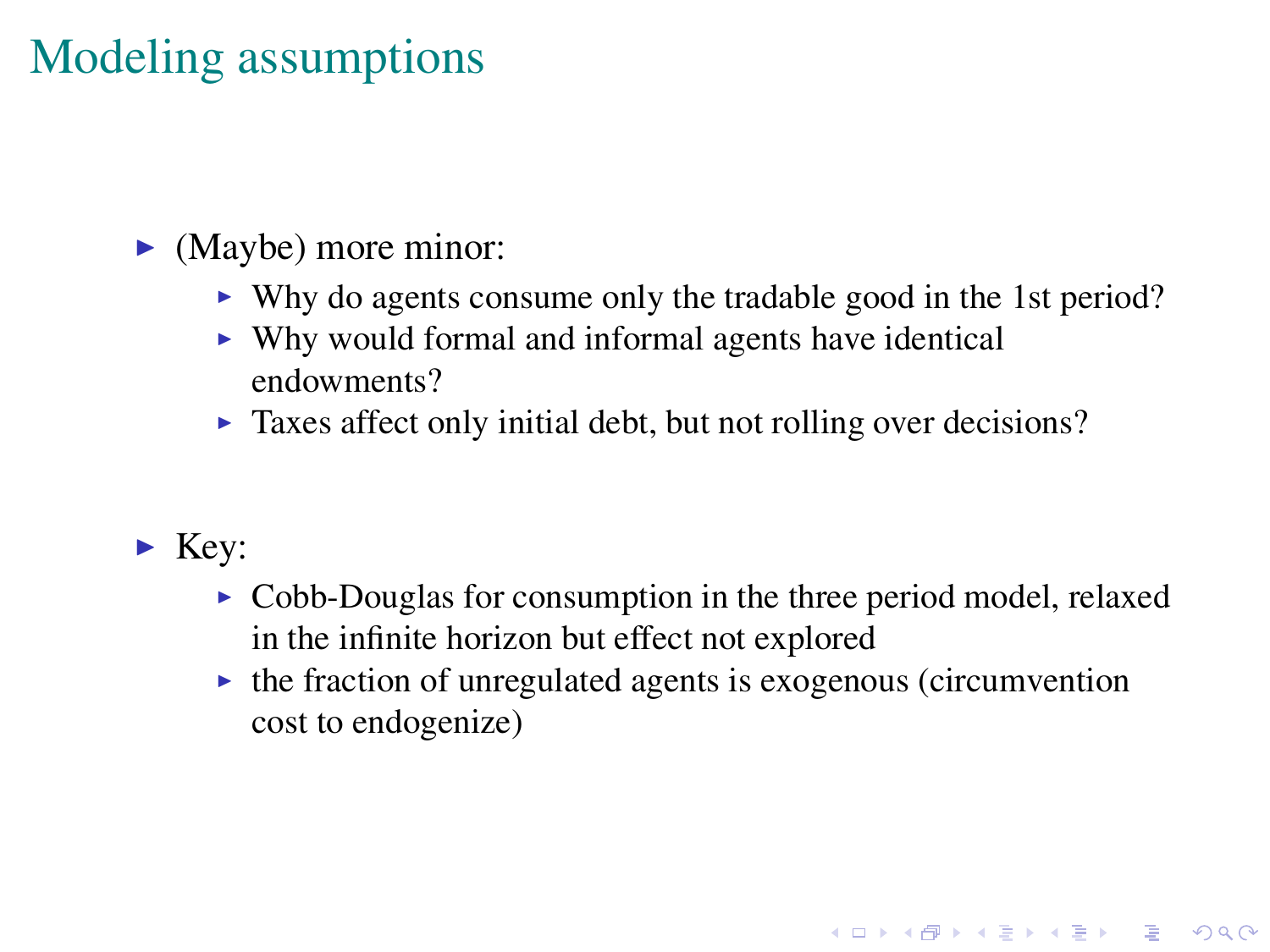### Implications of Cobb-Douglas Assumption?

 $\blacktriangleright \uparrow D_0 \Longrightarrow \downarrow C^{\mathsf{T}} \Longrightarrow \downarrow P^{\mathsf{N}}$  for any income shock at date 1:

- $\triangleright$  from the credit constraint, this implies a lower borrowing capacity and a tighter borrowing constraint when this constraint is binding
- $\triangleright$  But, what if there is a lower degree of complementarity between tradables and non-tradables? (allowed for this in the infinite horizon model but implications not explored)
- $\triangleright$  The paper states that the mechanism behind your results is similar to that of a limited commitment model, however:
	- $\triangleright \uparrow C \Longrightarrow \uparrow P^N$  by  $\frac{\omega}{(1-\omega)y^N}$  and hence raises overall borrowing capacity by  $\frac{\kappa \omega}{1-\omega}$
	- $\triangleright$  increased consumption relaxes the borrowing constraint? In LC a tighter constraint increases consumption

**A O A A A A A A A A A A A A A A A A A**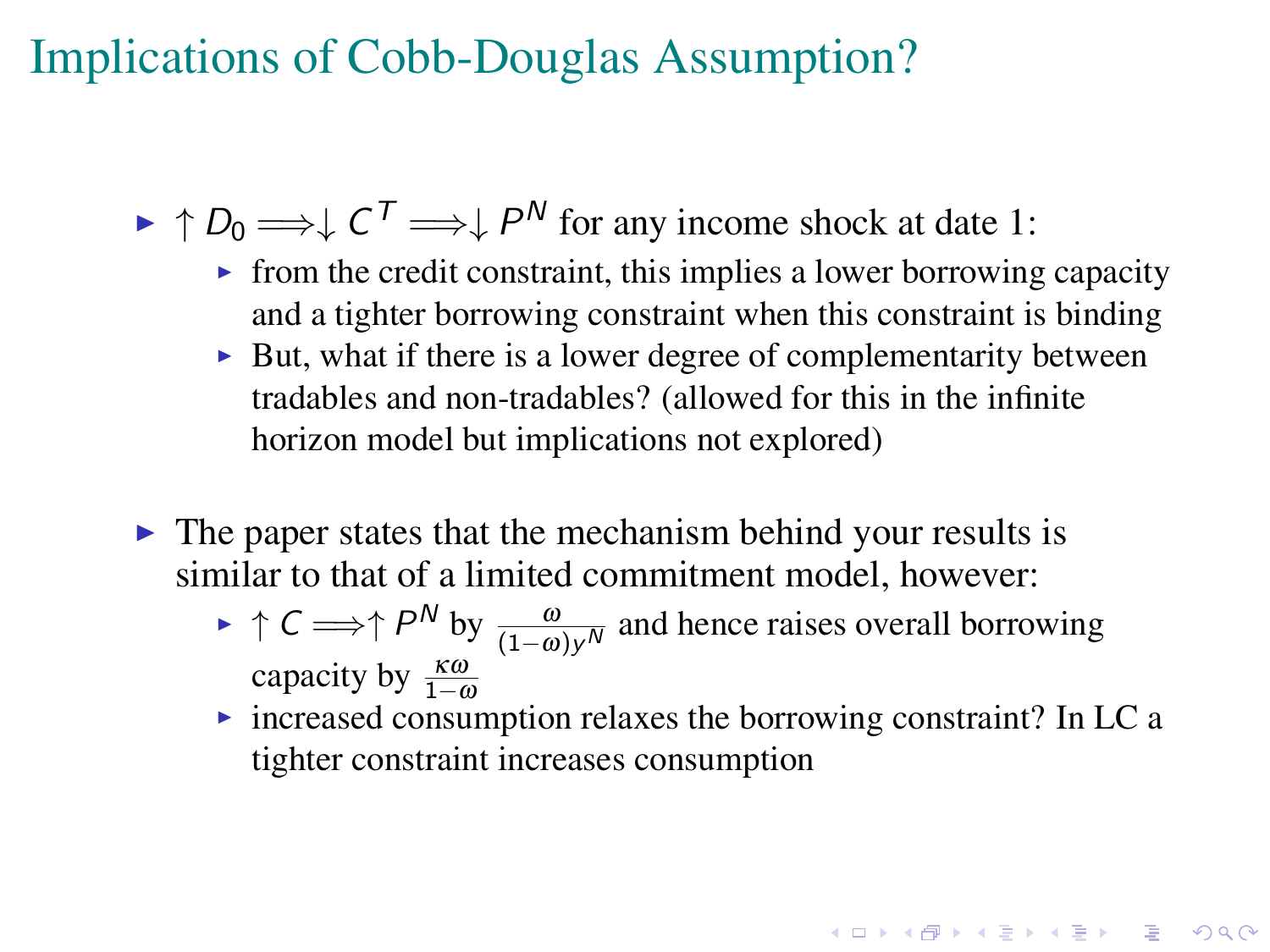### Proposition 1 (what assumptions does it rely on?)

- $\triangleright$  Proposition 1: (Substitutability in borrowing decisions) For a given tax rate, the equilibrium borrowing of unregulated agents is decreasing in the amount of borrowing of R agents and vice versa
- $\triangleright$  Seems like a crowding out phenomenon, which sounds counterfactual to me
- $\triangleright$  "... leakages make the macroprudential tax introduce a new distortion that takes the form of an even more excessive indebtedness of the unregulated sphere. Correcting this distortion requires reducing the economy's indebtedness further and therefore calls, paradoxically, for even tighter borrowing restrictions on the regulated sphere, a squeezing effect." This comes from the crowding out effect of proposition 1
- $\blacktriangleright$  How does proposition 1 translate to the infinite horizon model?
	- $\triangleright$  the long-run frequency of financial crisis is not increasing in  $\gamma$
	- $\triangleright$  seems like it should (countries with large informal sectors as more prone to financial crisis)

**A O A G A 4 B A 4 B A B A 9 A C**